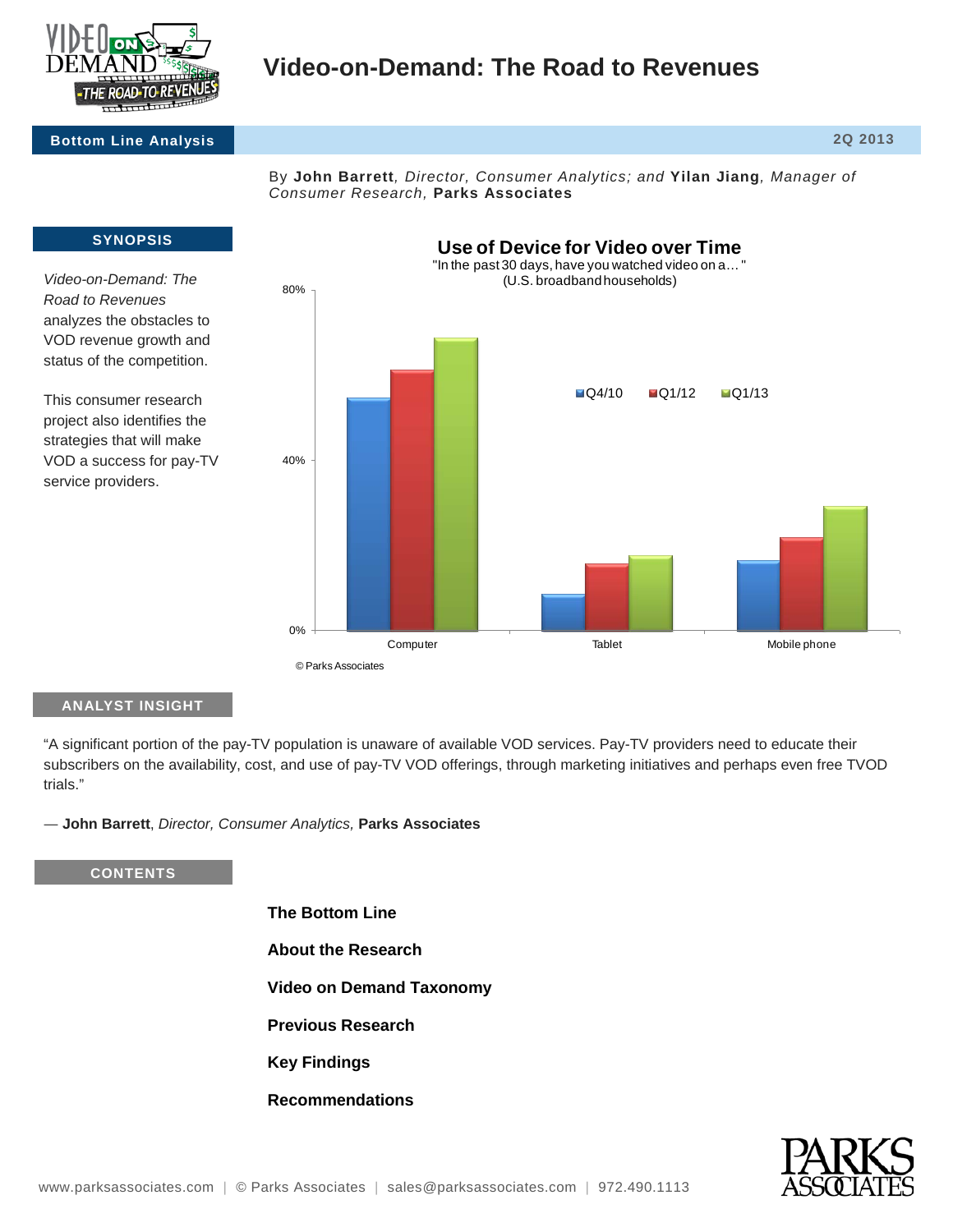

# **Video-on-Demand: The Road to Revenues**

## **Bottom Line Analysis 2Q 2013**

#### **CONTENTS**

## **Pay TV Services Overview**

- Pay-TV Service Subscription (2011 2013)
- Pay-TV Service Subscription by Age (2011 2013)
- OTT Service Subscription (2012 2013)
- OTT Service Subscription by Age (Q1/13)
- Netflix Service Subscription (2012 vs. 2013)
- Reasons for Canceling Netflix Subscription (Q1/13)
- Pay-TV vs. Non Pay-TV Service Subscription (2012 2013)
- Previous Pay-TV Subscription Period (2012 2013)
- Pay-TV Service Subscription by Age (Q1/13)
- Cancelled Pay-TV Service in the Past 2 Years vs. OTT Service Subscription by Age (Q1/13)
- Pay-TV providers continue to expand VOD offerings
- · Premium TV Services (2012-2013)
- Pay-TV Feature Usage (2010-2013)
- Use of Pay-TV Features (Q1/13)
- Premium Movie Channel Subscription (Q1/13)
- Average Monthly Cost of Home Services (2010 2013)
- Average Monthly Cost of Unbundled Pay-TV Service by Age (2012 vs. 2013)
- Monthly Cost of Bundled Home Services (2011 2013)

## **Changes to Pay TV Services**

- Pay-TV Subscription Trends (2010 2013)
- Likelihood of Upgrading Pay-TV for Expanded Free VOD Service (Q1/13)
- Reasons for Canceling Pay-TV Service (Q1/13)
- Reasons for Canceling Pay-TV by Time of Cancellation (Q1/13)
- Important Sources of Video if Pay-TV Service is Canceled (Q1/13)
- Re-Connectors (2012 vs. 2013)
- Reasons for Cancelling Pay-TV Service (2012 vs. 2013)

## **Video Consumption**

- Consumer Electronics Adoption (2009 2013)
- Use of Device for Video (2010 2013)
- Frequency Use of Device for Video (2010 2013)
- Video Consumption by Platform (2010 2013)

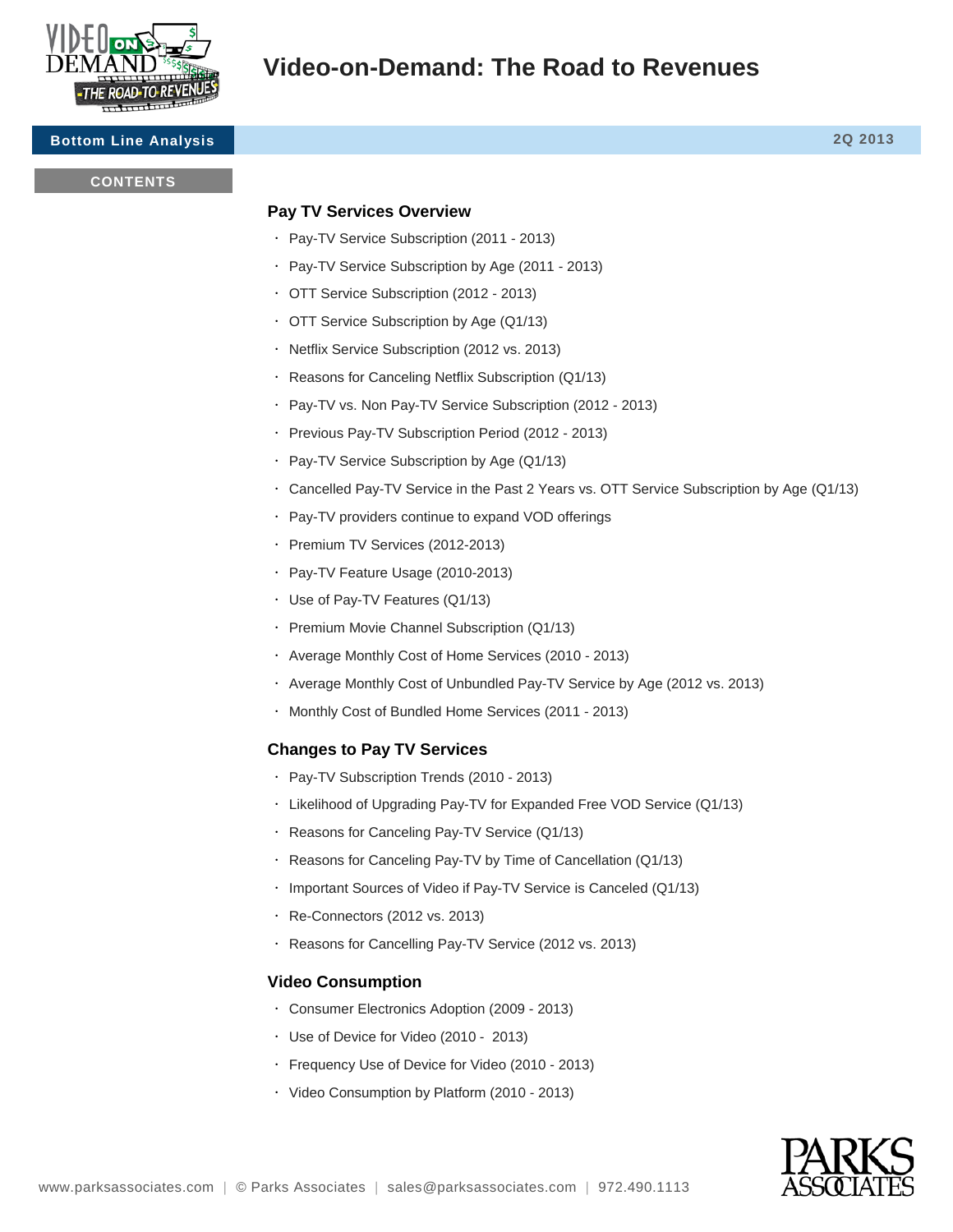

#### **Bottom Line Analysis 2Q 2013**

#### **CONTENTS**

- Video Consumption on Computers by Source (2011 2013)
- · Internet Video Use (2011-2013)

## **Sources of Home Video**

- Video Viewing Habits (2011 2013)
- VOD Availability/Awareness (Q1/13)
- SVOD Availability/Awareness by Premium Channel (Q1/13)
- Sources Used to Watch Movies at Home (Q1/13)
- Movie Viewing Sources by Age (Q1/13)
- Number of Video Sources Used to Watch Movies at Home (Q1/13)
- Top Sources Used to Watch Movies at Home (Q1/13)
- Pay-TV Subscribers: Top Choices for Home Movie Viewing (Q1/13)
- Pay-TV Subscribers with VOD: Top Choices for Home Movie Viewing (Q1/13)
- Premium Movie Channel Subscribers: Top Choices for Home Movie Viewing (Q1/13)
- Sources Used to Watch a TV Program at Home (Q1/13)
- $\cdot$  Number of Sources Used to Watch a TV Program at Home (Q1/13)
- Top Sources Used to Watch TV Programs at Home (Q1/13)
- Pay-TV Subscribers: Top Choices for Home TV Viewing (Q1/13)
- Pay-TV Subscribers with VOD: Top Choices for Home TV Viewing (Q1/13)
- Premium Movie Channel Subscribers: Top Choices for Home TV Viewing (Q1/13)

## **VOD Drivers & Inhibitors**

- Motivations for VOD Use by Service (Q1/13)
- Reason to Watch Free Online TV Programs (Q1/13)
- Reasons for Watching Programs Online (Q1/13)
- Reasons for Not Watching TVOD (Q1/13)
- Reasons for Not Watching SVOD (Q1/13)
- Reasons for Not Considering TVOD as Alternative to FVOD (Q1/13)
- Reasons for Not Considering SVOD as Alternative to FVOD (Q1/13)
- Reasons for Not Watching Free On-Demand Programs (Q1/13)

## **VOD Use**

- Use of VOD Services (Q1/13)
- . Number of Movies Viewed by OTT Services (Q1/13)
- $\cdot$  Number of TV Shows Viewed by OTT Services (Q1/13)

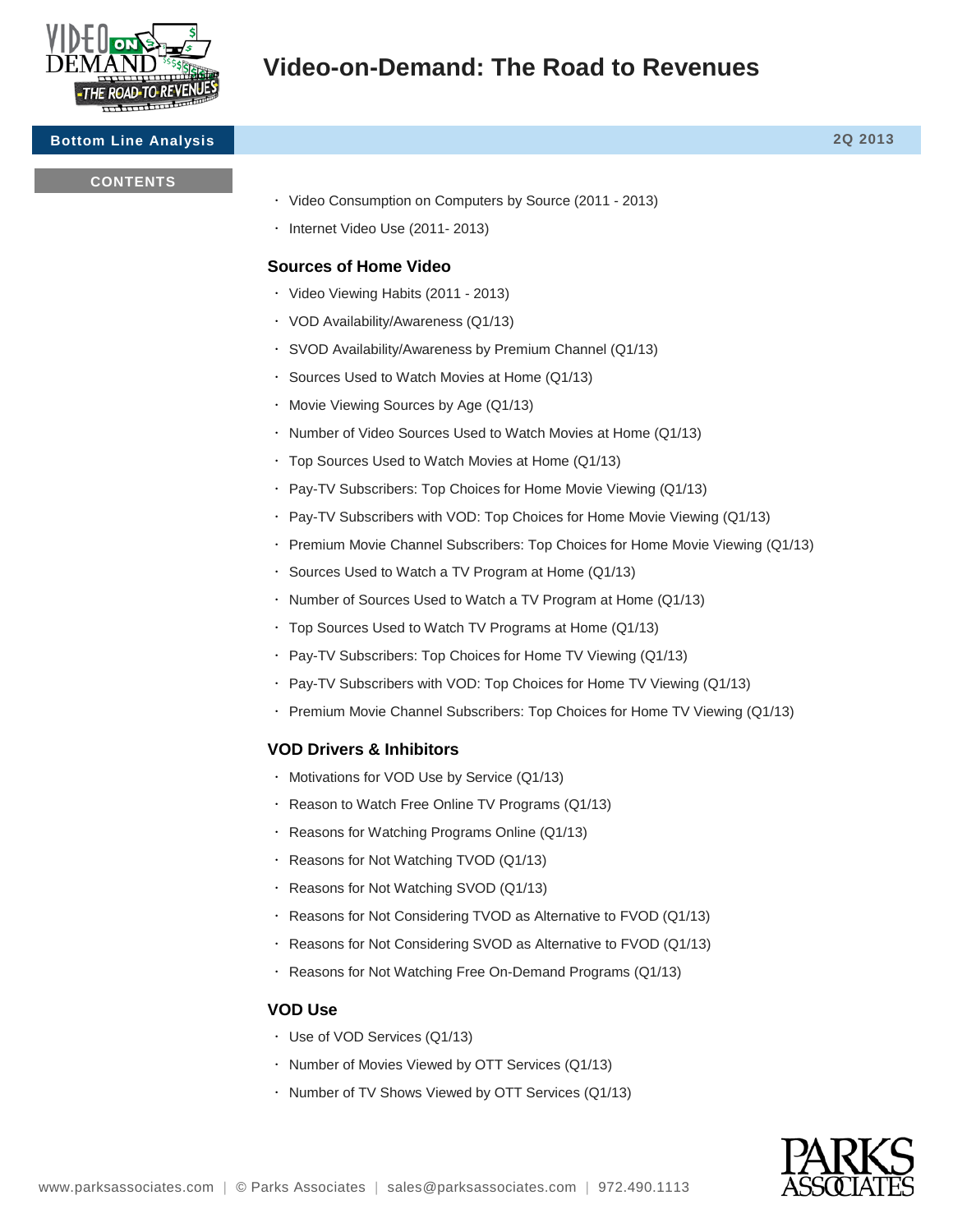

## **Bottom Line Analysis 2Q 2013**

## **CONTENTS**

- . Number of Episodes of TV Programs Viewed by Service (Q1/13)
- Descriptions of Programs Viewed by OTT Service (Q1/13)
- Time When On-Demand Programs are Viewed by Service (Q1/13)
- Alternatives Considered When Watching On-Demand Programs by Service (Q1/13)
- Online Alternatives Considered When Watching On-Demand Programs by Service (Q1/13)
- Reasons for Not Considering Paid VOD as Alternative by Online Video Service (Q1/13)
- Reasons for Not Considering SVOD as Alternative by Online Video Service (Q1/13)
- Premium Movie Channel Subscribers & FVOD: Considered Alternatives (Q1/13)
- Strongest Attributes of On-Demand Service by Service (Q1/13)
- Attribute Ratings by Online Video Service (Q1/13)
- Discovery of TVOD Programming (Q1/13)

## **Increasing VOD Use & Revenues**

- Pay-TV Subscribers with VOD: Expected Use of Hypothetical TVOD Services vs. Current Use (Q1/13)
- Pay-TV Subscribers: Expected Use of Hypothetical TVOD Services vs. Current Use (Q1/13)
- Preferred VOD Options: Cheaper VOD (Q1/13)
- Preferred VOD Options: Netflix vs. Alternatives (Q1/13)
- Potential Incentives to Watch TVOD Programs (Q1/13)
- . Intention to Pay \$9.99/Month for New VOD Services (Q1/13)
- Intention to Pay \$9.99/Month for New VOD Services by Service Provider (Q1/13)
- Willingness to Pay Additional Fees for Netflix with Expanded Content (Q1/13)

## **Additional Research from Parks Associates**